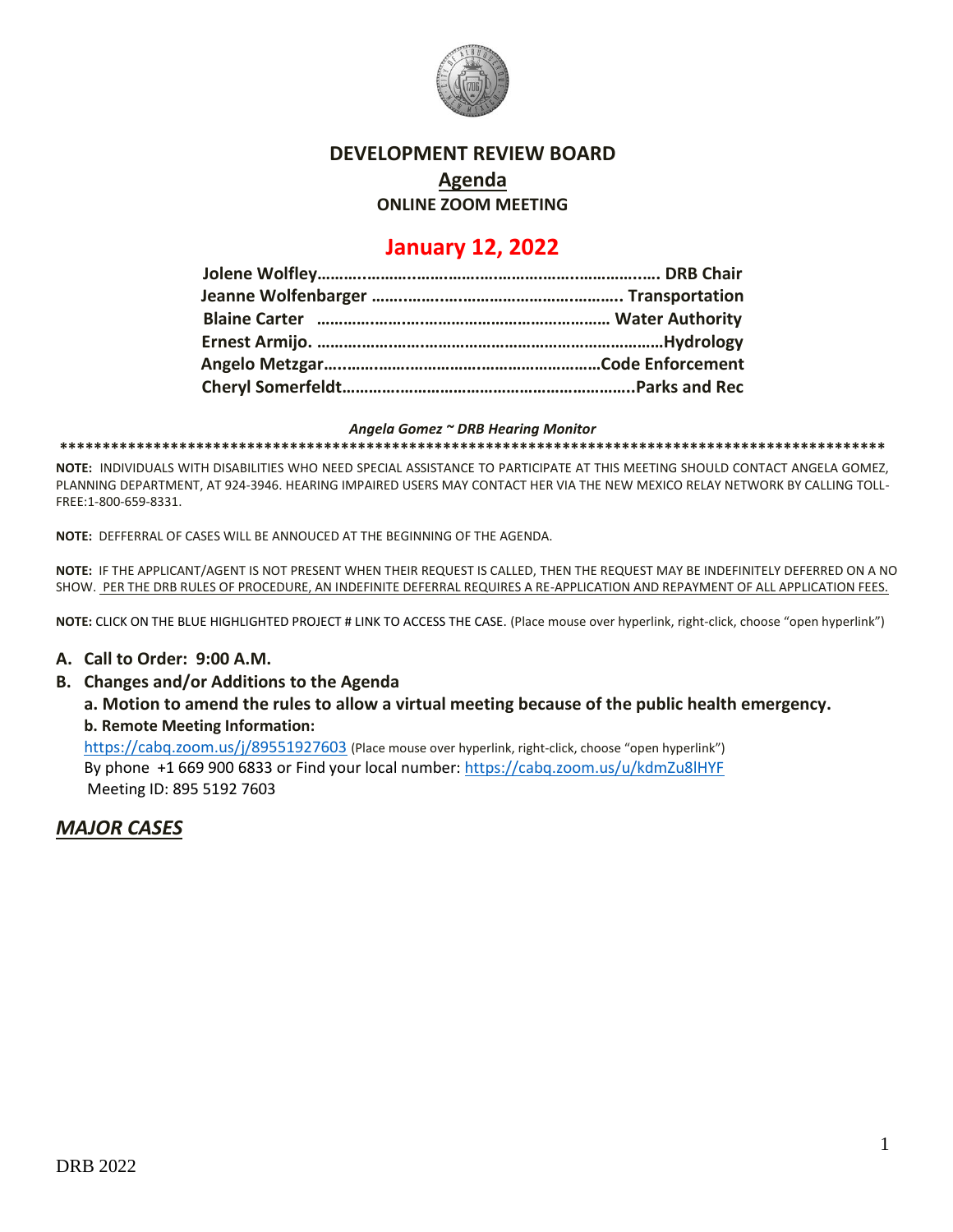| 1. | PR-2020-003847<br>SI-2021-01955 - SITE PLAN                                                     | WILL GLEASON, DEKKER/PERICH/SABATINI agent for CITY<br>OF ALBUQUERQUE requests the aforementioned action(s)<br>for all or a portion of: MAP 33 TR 90C,001 001REPL of<br>FITZGERALD ADD, ALL of LOT 2, BLK 1, REPLAT of<br>FITZGERALD ,003 001 REPL of FITGERALD ADD zoned<br>MX-M, located on 3525 4TH ST NW, 420 FITZGERALD RD<br>NW between MILDRED AVE NW and FITZGERALD RD NW<br>containing approximately 2.103 acre(s). (G-14) [Deferred from<br>12/15/21<br>PROPERTY OWNERS: CITY of ALBUQUERQUE<br><b>REQUEST: MULTI-FAMILY APARTMENT HOME COMMUNITY</b>                                                                                                                                                                                                                                       |
|----|-------------------------------------------------------------------------------------------------|-------------------------------------------------------------------------------------------------------------------------------------------------------------------------------------------------------------------------------------------------------------------------------------------------------------------------------------------------------------------------------------------------------------------------------------------------------------------------------------------------------------------------------------------------------------------------------------------------------------------------------------------------------------------------------------------------------------------------------------------------------------------------------------------------------|
| 2. | PR-2020-003688<br>SD-2021-00196 - PRELIMINARY PLAT                                              | ISAACSON & ARFMAN INC. - FRED ARFMAN/IAN<br>ANDERSON agent for GREATER ALBUQUERQUE HABITAT<br>FOR HUMANITY - DOUG CHAMPLIN/BILL REILLY requests<br>the aforementioned action(s) for all or a portion of: LOTS<br>42 THRU 55, DAVID-PEREA-COURSON SUBDIVISION zoned<br>R-1B, located at 62 <sup>nd</sup> ST NW between CLOUDCROFT RD<br>NW and COORS BLVD NW containing approximately 2.13<br>$\text{acre}(s)$ . $(J-11)$ [Deferred from 11/3/21, 11/17/21, 12/1/21, 12/15/21]<br>PROPERTY OWNERS: GREATER ALBUQUERQUE HABITAT FOR<br>HUMANITY, LONNIE YANES<br>REQUEST: NEW SINGLE-FAMILY RESIDENTIAL DEVELOPMENT. PLAT<br>WILL REVISE CURRENT LOT LINES, DEDICATE NEW PUBLIC RIGHT OF<br>WAY AND NEW EASEMENTS ASSOCIATED WITH THE DEVELOPMENT.<br>** AGENT REQUESTS DEFERRAL TO FEBRUARY 2ND, 2022. |
| З. | PR-2021-006238<br>SI-2021-01916 - SITE PLAN<br>SD-2022-00001 - PRELIMINARY/FINAL<br><b>PLAT</b> | <b>CONSENSUS PLANNING.</b> agent for TITAN DEVELOPMENT<br>requests the aforementioned action(s) for all or a portion<br>of: LOTS 15-18, BLOCK 20 UNITS A and B, NORTH<br>ALBUQUERQUE ACRES zoned MX-L, located at ALAMEDA<br>BLVD between SAN PEDRO AND LOUSIANA BLVD NE and<br><b>JEFFERSON ST NE</b> containing approximately 2.77 acre(s).<br>$(C-18)$ [Deferred from 12/8/21]<br>PROPERTY OWNERS: SIEGELE, FREDRICK J SUCESSOR SIEGELE IRRVT<br><b>REQUEST:</b> SITE PLAN FOR 105 UNIT APARTMENT COMPLEX                                                                                                                                                                                                                                                                                          |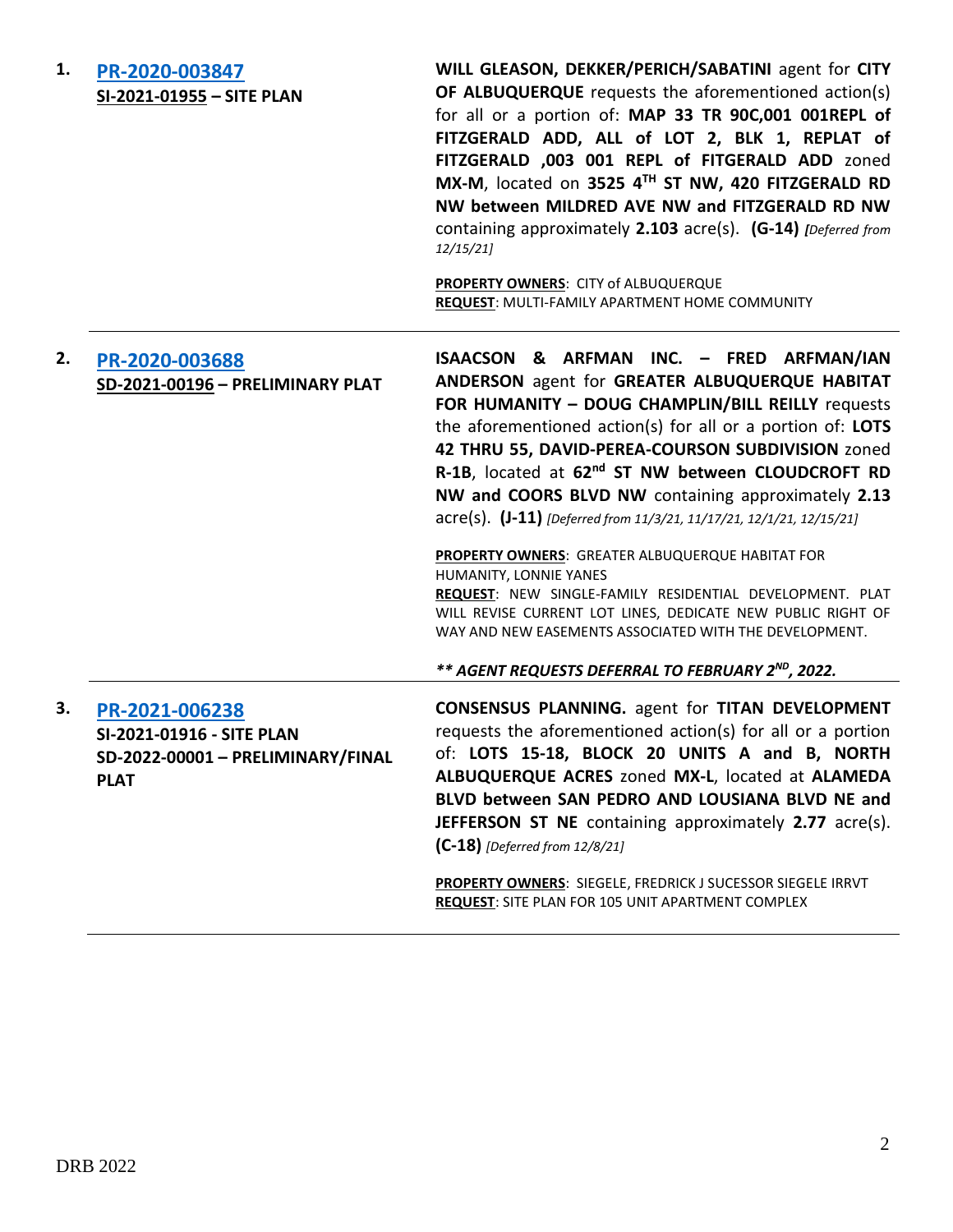**4.**

**5.**

# **[PR-2021-006070](http://data.cabq.gov/government/planning/DRB/PR-2021-006070/DRB%20Submittals/) SI-2021-01889 – SITE PLAN**

**CONSENSUS PLANNING, INC.** agent for **98TH AND I-40 LAND, LLC** requests the aforementioned action(s) for all or a portion of: **TRACT 9, UNIT 5, AVALON SUBDIVISION** zoned **NR-BP,** located on **BLUEWATER RD NW between 94TH ST NW and 90TH ST NW** containing approximately **16.1** acre(s). **(K-9)** *[Deferred from 12/1/21, 12/15/21, 12/5/21, 1/5/22]*

**PROPERTY OWNERS:** 98TH AND I-40 LAND, LLC **REQUEST:** SITE PLAN APPROVAL FOR AN APPROXIMATELY 150,000 SQUARE FOOT WAREHOUSE AND DISTRIBUTION OF BUILDING ON A 9.7ACRE PORTION OF THE SUBJECT PROPERTY (NORTH PORTION)

## **[PR-2021-006070](http://data.cabq.gov/government/planning/DRB/PR-2021-006070/DRB%20Submittals/) SI-2021-01888 – SITE PLAN**

**CONSENSUS PLANNING, INC.** agent for **98TH AND I-40 LAND, LLC** requests the aforementioned action(s) for all or a portion of: **TRACT 9, UNIT 5, AVALON SUBDIVISION** zoned **NR-BP,** located on **BLUEWATER RD NW between 94TH ST NW and 90TH ST NW** containing approximately **16.1** acre(s). **(K-9)** *[Deferred from 12/1/21, 12/15/21, 1/5/22]*

**PROPERTY OWNERS:** 98TH AND I-40 LAND, LLC **REQUEST:** SITE PLAN APPROVAL FOR AN APPROXIMATELY 150,000 SQUARE FOOT WAREHOUSE AND DISTRIBUTION OF BUILDING ON A 9.7ACRE PORTION OF THE SUBJECT PROPERTY (SOUTH PORTION)

#### **6. [PR-2021-006070](http://data.cabq.gov/government/planning/DRB/PR-2021-006070/DRB%20Submittals/)**

**SD-2021-00240 – PRELIMINARY/FINAL PLAT Slope SD-2021-00245 - VACATION OF PRIVATE EASEMENT De-siltation SD-2021-00246 - VACATION OF PRIVATE EASEMENT Drainage SD-2021-00247 - VACATION OF PRIVATE EASEMENT SD-2021-00249 - VACATION OF PUBLIC EASEMENT Anchor SD-2021-00250 - VACATION OF PUBLIC EASEMENT PUE**

**CSI – CARTESIAN SURVEY'S INC.** agent for **98TH & I-40 LAND, LLC** requests the aforementioned action(s) for all or a portion of: **TRACT 9, UNIT 5, AVALON SUBDIVISION**  zoned **NR-BP**, **located at BLUEWATER RD NW between 94TH ST and 90TH ST** containing approximately **16.1021** acre(s). **(K-09)** *[Deferred from 12/8/21, 1/5/22]*

PROPERTY OWNERS: 98<sup>th</sup> &I-40 LAND, LLC **REQUEST**: CREATE TWO NEW TRACTS FROM ONE EXISTING TRACT, GRANT EASEMENTS, VACATE PUBLIC EASEMENTS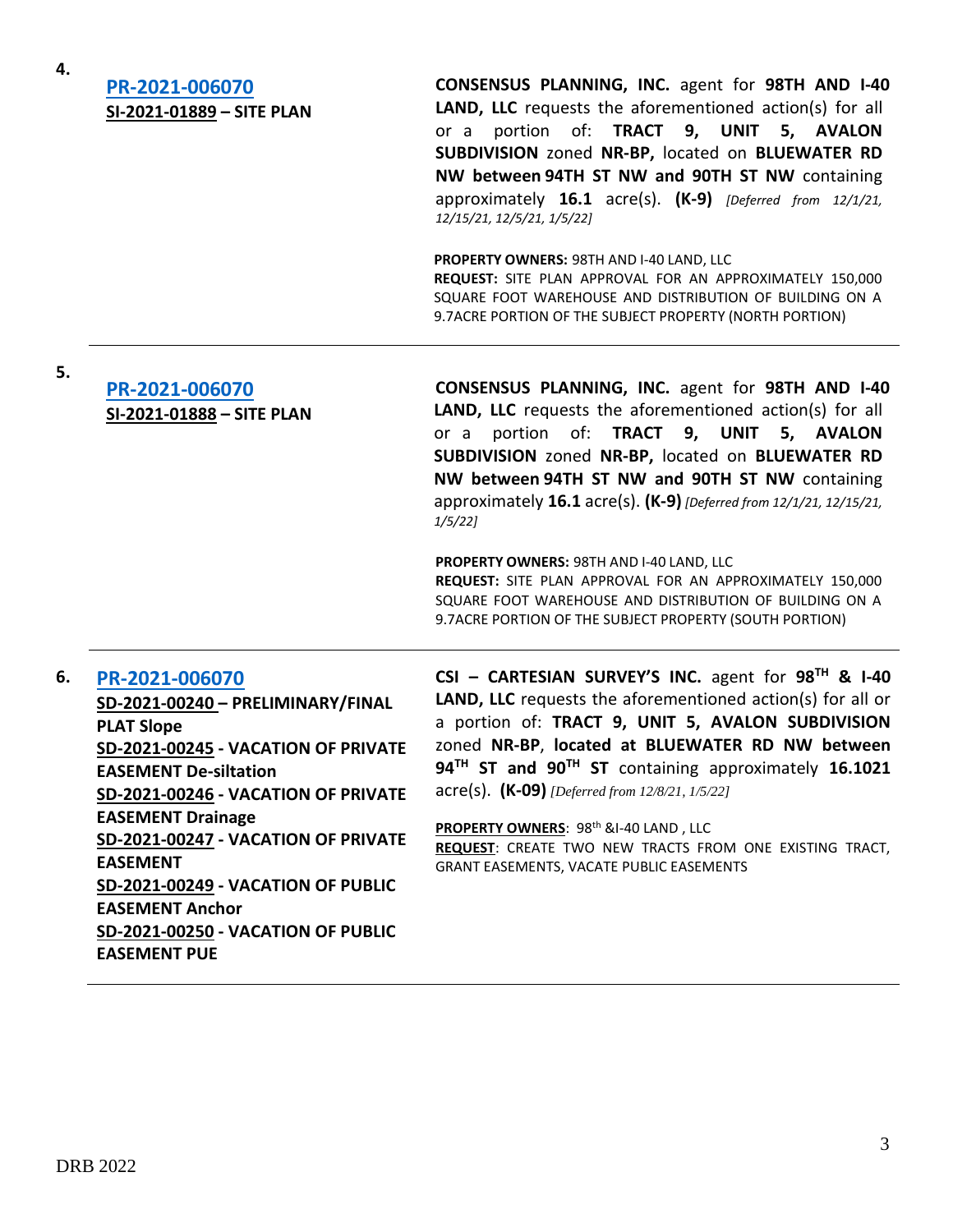| 7.  | PR-2019-002402<br>SI-2021-002080 - SITE PLAN                                                  | <b>CONSULTING</b><br><b>BOWMAN</b><br><b>GROUP</b><br>the<br>requests<br>aforementioned action(s) for all or a portion of: LOT 12,<br>UNIT 5, AVALON SUBDIVISION zoned NR-BP, located on<br>98TH containing approximately 1.46 acre(s). (K-9) [Deferred<br>from 1/5/22]<br><b>PROPERTY OWNERS: KEVIN MATTSON-RS BLUEWATER LLC</b><br>REQUEST: DRB SITE PLAN FOR DRIVE THRU RESTAURANT                                                                                                                                                                                                                                                                    |
|-----|-----------------------------------------------------------------------------------------------|----------------------------------------------------------------------------------------------------------------------------------------------------------------------------------------------------------------------------------------------------------------------------------------------------------------------------------------------------------------------------------------------------------------------------------------------------------------------------------------------------------------------------------------------------------------------------------------------------------------------------------------------------------|
| 8.  | PR-2021-005195<br>SI-2021-01747 - SITE PLAN                                                   | DEKKER/PERICH/SABATINI - WILL GLEASON agent for<br>JC SIX LLC requests the aforementioned action(s) for all or<br>a portion of: TRACT 6A-1, UNIT 1, JOURNAL CENTER<br>PHASE 2 zoned MX-H, located on 7501 JEFFERSON ST NE<br>between JEFFERSON ST and MASTHEAD ST NE containing<br>approximately $5.1536$ acre(s). (D-17) [Deferred from $11/10/21$ ,<br>12/1/21, 12/15/21, 1/5/22]<br><b>PROPERTY OWNERS: JC SIX LLC</b><br>REQUEST: SITE PLAN APPROVAL REQUEST FOR MULTI-FAMILY<br>APARTMENT HOME COMMUNITY                                                                                                                                            |
| 9.  | PR-2021-005628 IDO 2020<br>SD-2021-00214 - PRELIMINARY PLAT<br>SD-2021-00224 - BULK LAND PLAT | <b>MDS</b><br><b>BOHANNAN</b><br><b>HUSTON</b><br>INC.<br>for<br>agent<br><b>INVESTMENTS, LLC</b> requests the aforementioned action(s)<br>for all or a portion of: TRACT A-1-A-1-A, MESA DEL SOL<br>INNOVATION PARK zoned PC, located on UNIVERSITY<br>BLVD SE between STRYKER RD and UNIVERSITY BLVD<br>containing approximately 1598.6338 acre(s). (R-14, S-14-<br>17, T-15-17) [Deferred from 11/17/21, 12/8/21, 12/15/21, 1/5/22]<br><b>PROPERTY OWNERS: MDS INVESTMENTS, LLC</b><br>REQUEST: PRELIMINARY PLAT AND BULK LAND PLAT FOR FUTURE<br>TRACT N AND THE RE-PLAT OF TRACT A-1-A1-A TO DEDICATE RIGHT<br>OF WAY FOR MESA DEL SOL TOWN CENTER. |
| 10. | PR-2021-005222 IDO 2019<br>SI-2021-01237 - EPC SITE<br><b>PLAN SIGN OFF</b>                   | <b>TIERRA WEST, LLC agent for WESTERN HILLS INVESTMENTS</b><br>LLC requests the aforementioned action(s) for all or a<br>portion of: TRACT C-4-A PLAT OF TRACTS C3A, C3B, C3C,<br>C4A, SEVEN BAR RANCH zoned NR-BP, located at 3615<br>HWY 528 between CALLE CUERVO NW and HWY<br>528 containing approximately 1.99 acre(s). (A-14) [Deferred]<br>from8/18/21, 9/15/21, 9/22/21, 10/20/21, 11/10/21, 12/1/21, 1/5/22]<br>PROPERTY OWNERS: WESTERN HILLS INVESTMENTS LLC<br>REQUEST: FINAL SIGN OFF OF EPC SITE PLAN<br>** AGENT REQUESTS DEFERRAL TO JANUARY 19TH, 2022.                                                                                 |
|     |                                                                                               |                                                                                                                                                                                                                                                                                                                                                                                                                                                                                                                                                                                                                                                          |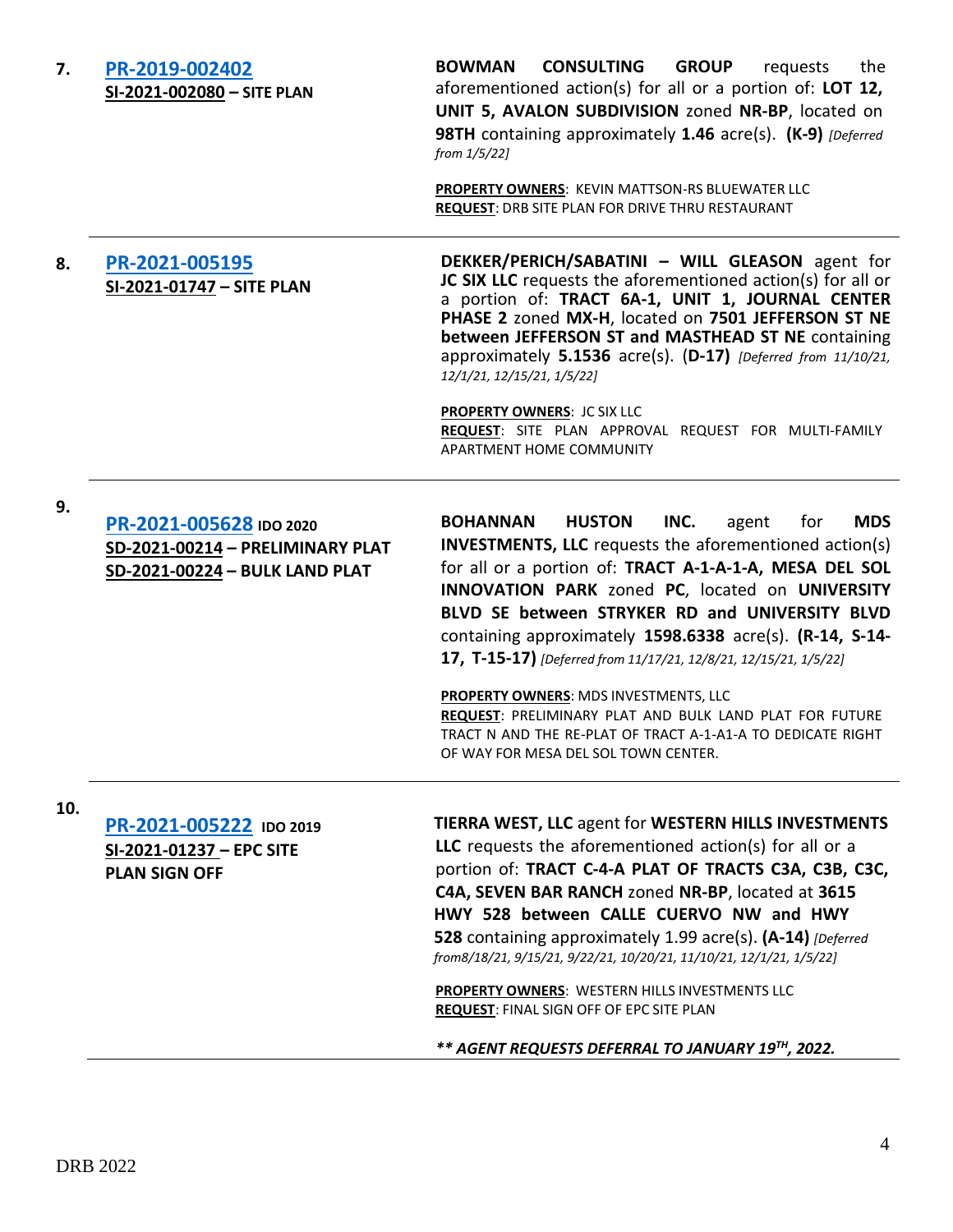| 11. | PR-2019-002309<br>SD-2021-00264 - FINAL PLAT                               | TIERRA WEST LLC agent for WYMONT LLC requests the<br>aforementioned action(s) for all or a portion of: LOT 1-A-1<br>PLAT FOR LOTS 1-A-1 AND 5-A-1, LA MIRADA SUBDIVISION<br>zoned MX-M, located at 4315 WYOMING BLVD NE<br>between MONTOGOMERY BLVD NE and LA MIRADA PL NE<br>containing approximately 15.19 acre(s). (G-19)<br><b>PROPERTY OWNERS: WYMONT LLC</b><br><b>REQUEST: FINAL PLAT REVIEW</b>                                                                                                    |
|-----|----------------------------------------------------------------------------|------------------------------------------------------------------------------------------------------------------------------------------------------------------------------------------------------------------------------------------------------------------------------------------------------------------------------------------------------------------------------------------------------------------------------------------------------------------------------------------------------------|
| 12. | PR-2018-001326<br>VA-2021-00457 - TEMPORARY DEFERRAL<br><b>OF SIDEWALK</b> | MARK GOODWIN & ASSOCIATES, PA agent for EASTSIDE<br><b>DEVELOPMENT, INC.</b> requests the aforementioned<br>action(s) for all or a portion of: TRACT 1-A-1, JUAN TABO<br>HILLS ESTATES zoned R-D, located on JUAN TABO HILLS<br>BLVD between JUAN TABO HILLS UNIT 1 & 2 and TIJERAS<br>ARROYO containing approximately 98.4699 acre(s). (M-21)<br>PROPERTY OWNERS: EASTSIDE DEVELOPMENT<br><b>REQUEST: 2 YEAR EXTENSION REQUEST FOR JUAN TABO HILLS ESTATES</b><br>SUBDIVISION SIDEWALK DEFERRAL AGREEMENT |
| 13. | PR-2019-002063<br>SD-2021-00261 - FINAL PLAT                               | MARK GOODWIN & ASSOCIATES, PA agent for BOKAY<br><b>CONSTRUCTION, INC.</b> requests the aforementioned<br>action(s) for all or a portion of: LOT 1-PA THRU 31-P1, SAGE<br>RANCH zoned R-T, located on SAGE RANCH COURT<br>between SAGE RANCH RD and BENAVIDEZ RD containing<br>approximately 3.7742 acre(s). (M-9) [Deferred from 1/5/22]<br><b>PROPERTY OWNERS: WESTWAY HOMES</b><br>REQUEST: FINAL PLAT APPROVAL FOR SAGE RANCH SUBDIVISION<br>** AGENT REQUESTS DEFERRAL TO JANUARY 19TH, 2022.         |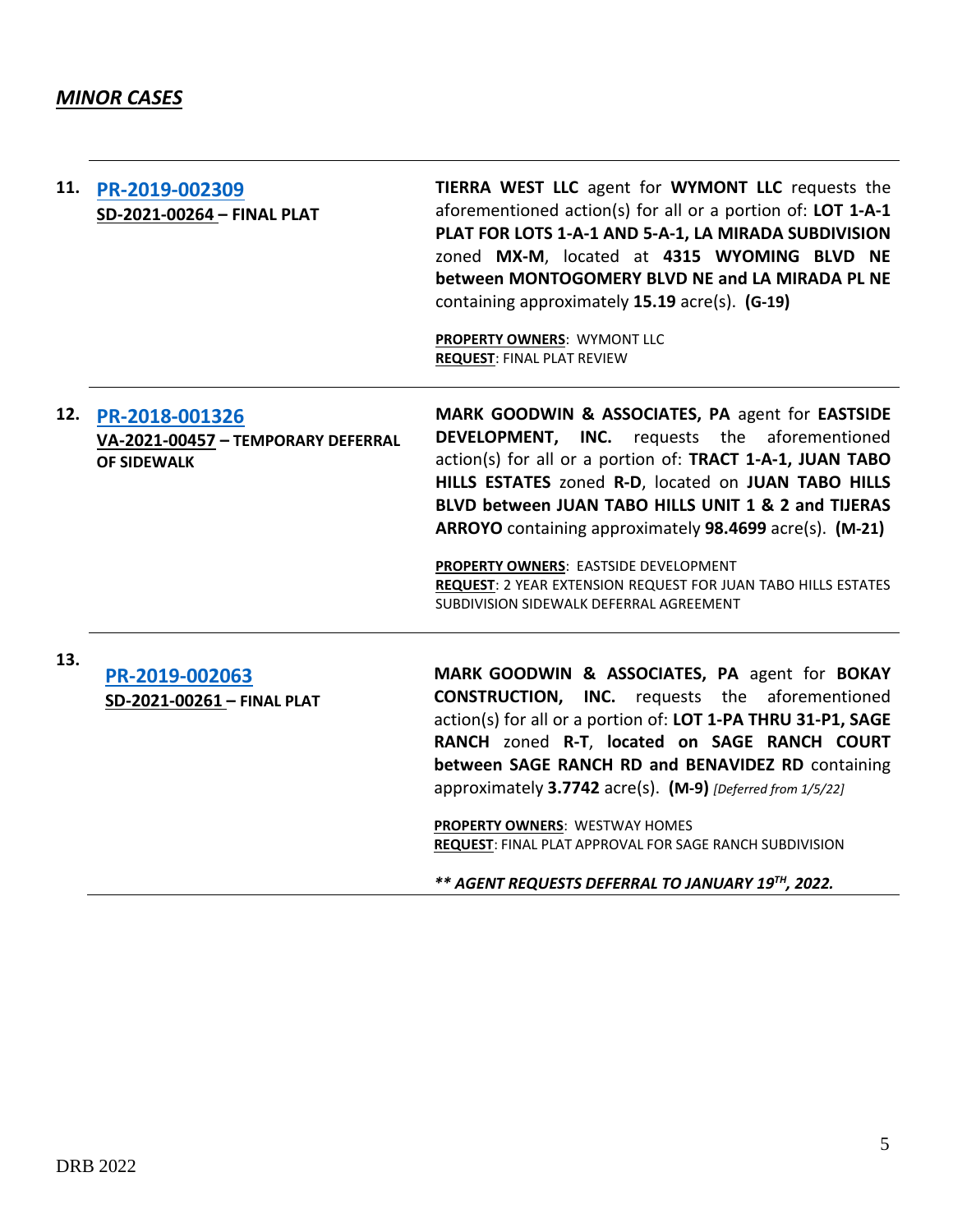**[PR-2020-004748](http://data.cabq.gov/government/planning/DRB/PR-2020-004748/DRB%20Submittals/) IDO 2019 SD-2021-00152 – PRELIMINARY/ FINALPLAT Sketch plat 12-2-2020**

#### **TIM SOLINSKI** agent for **AUI INC.** requests the

aforementioned action(s) for all or a portion of: \*62 4 ARMIJO BROS ADDN LOTS 62, 63 & 64 & LOTS R, S & T & ALLEY ADJ LT, LOTS 1-5 ALL LOT 6 EXC A SELY PORTION BLK C OF THE MANDELL BUSINESS AND RESIDENCE ADDN AND AN UNPLATTED STRIP OF LAND W OF AND ADJ THERE , PORTION OF LOTS 7 & 8 BLOCK C MANDELL BUSINESS AND RESIDENCE ADDN & PORTION OF P & Q PERFECTO MARIANO JESUS

ARMIJO ADD, TRACT A2 PLAT OF TRACTS A-1 & A-2, zoned **MX-FB-**

**UD**, located at **ONE CIVIC PLAZA & 400 MARQUETTE** 

**between MARQUETTE and TIJERAS** containing

approximately **2.2273** acre(s). **(J-14)** *Deferred from 7/28/21, 8/4/2, 8/11/21, 8/25/21, 9/15/21, 9/22/21, 10/6/21/ 10/20/21, 11/10/21, 11/17/21,12/1/21, 12/8/21, 12/15/21, 1/5/22]*

**PROPERTY OWNERS**: BERNALILLO COUNTY, CITY OF ALBUQUERQUE **REQUEST**: REPLAT TO CONSOLIDATE 22 LOTS/TRACTS INTO 2 TRACTS, DEDICATE ADDITIONAL PUBLIC RIGHTS-OF-WAY AND TO GRANT EASEMENTS

### *SKETCH PLAT*

| 15. | PR-2021-005744<br>PS-2021-00161- SKETCH PLAT  | <b>COMMUNITY SCIENCES CORPORATION agent for JOHN E.</b><br><b>FARROW &amp; STEPHANIE A. FARROW</b> requests the<br>aforementioned action(s) for all or a portion of: 94-A-1-A-1,<br>MRGCD MAP 34, PORTION OF TRACT A LOT 6, FRANCELLA<br><b>TOWNHOUSES</b> zoned RA, located at 2400 MEADOWVIEW,<br>between MATTHEW NW and MEADOWVIEW<br><b>NW</b><br>containing approximately $1.7632$ acre(s). (G-13)<br><b>PROPERTY OWNERS: JOHN AND STEPHANIE FARROW</b><br><b>REQUEST: REPLAT TWO EXISTING LOTS INTO 2 NEW LOTS</b> |
|-----|-----------------------------------------------|--------------------------------------------------------------------------------------------------------------------------------------------------------------------------------------------------------------------------------------------------------------------------------------------------------------------------------------------------------------------------------------------------------------------------------------------------------------------------------------------------------------------------|
| 16. | PR-2021-006379<br>PS-2021-00164 - SKETCH PLAT | ISAACSON & ARFMAN, INC. agent for AZTEC VILLAGE<br><b>LIMITED PARTNERSHIP</b> requests the aforementioned<br>action(s) for all or a portion of: LOTS 7 THRU 12, BLOCK 44,<br>HUNING HIGHLAND zoned MX-L, located at HIGH STREET<br>NE, BETWEEN CENTRAL AVE AND COPPER AVE containing<br>approximately $0.9787$ acre(s). $(K-1)$<br><b>PROPERTY OWNERS: AZTEC VILLAGE LIMITED PARTNERSHIP</b><br><b>REQUEST: SKETCH PLAT REVIEW AND COMMENT</b>                                                                           |